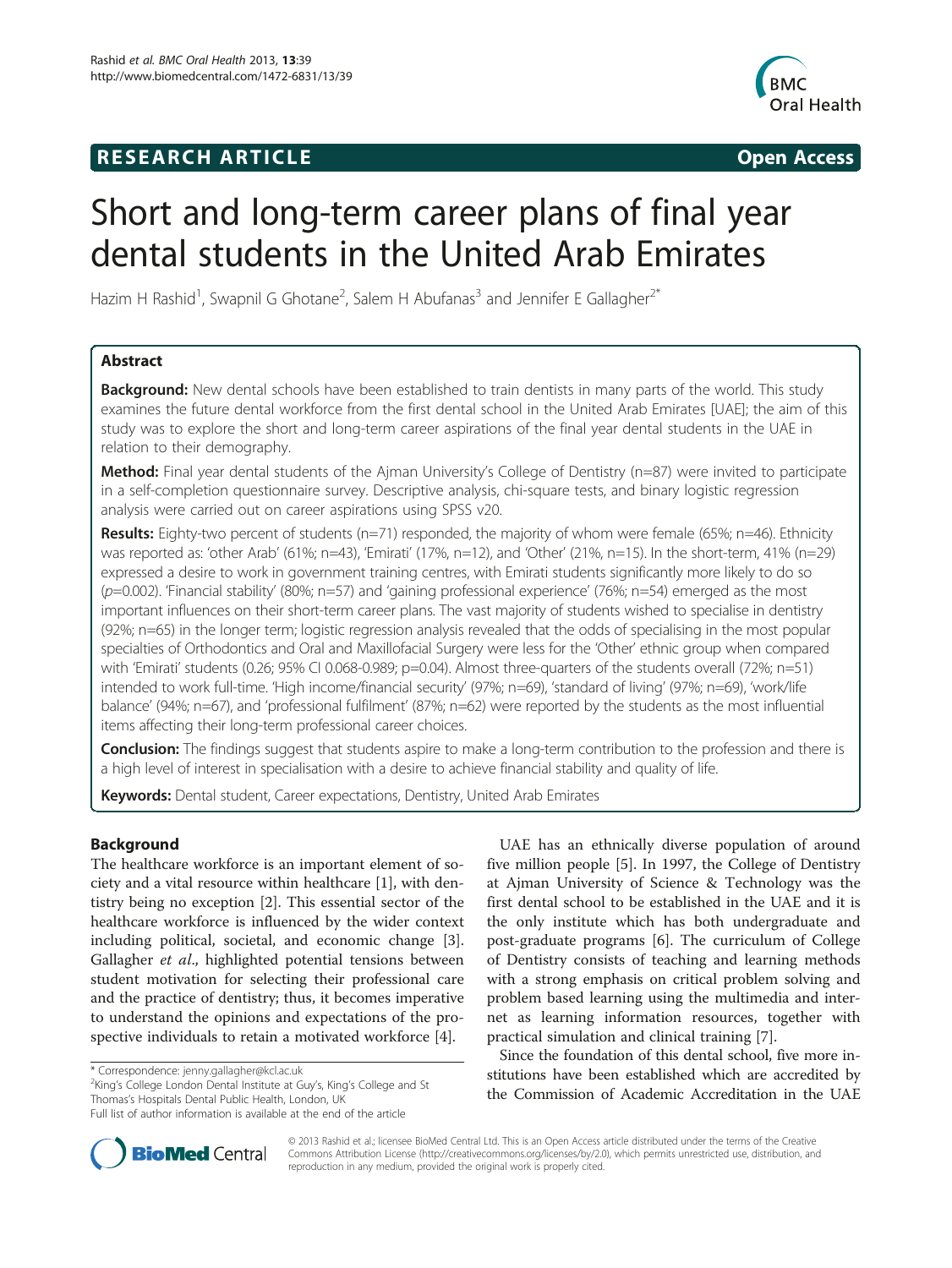[[8\]](#page-7-0). Out of the five institutes, two have graduate and master's courses only, whereas the other three institutes have only undergraduate dentistry programs [[9-13\]](#page-7-0). Prior to 1997, there were no dental schools in the UAE and at that time there were about 777 dentists, all of whom had qualified abroad [\[14](#page-7-0)]. The development of dental training institutions, together with an influx of foreign qualified dentists, has led to a significant rise in the number of dentists. Over the last decade, the numbers almost quadrupled from 777 in 2000 to 2,916 in 2010 [\[15\]](#page-7-0). This increase has resulted in a competition for job opportunities for the new graduates. Moreover, limited availability of postgraduate training centres is an important concern for the graduates who wish to pursue further specialization in dentistry within UAE. In light of these issues, it is important to understand their career motivations and expectations so that, where possible, they may be harnessed in the provision of healthcare [[16,17](#page-7-0)].

Previous qualitative and quantitative studies in the UK have revealed that the final year dental students aspire to attain 'professional experience', 'independence', and financial stability' on a short-term basis whereas long-term goals involved improving 'standard of living', 'balance between work and life', and 'achieving financial security', largely within their country of training [\[2,4\]](#page-7-0). To date, there has been no information on the career expectations of dental students in the UAE.

#### Objective of this study

The objective of this study was to investigate the short and long-term career aspirations of the final year dental students in the UAE with respect to their demographic status (gender and ethnicity).

# Method

Final year dental students (n=87) in the College of Dentistry at the Ajman University of Science & Technology (AUST) from the academic year 2006–07 were invited to participate in this study. Ethical approval was obtained from the research ethics committee of the dental school (Ref: Dental/7095/2007). A questionnaire developed for dental students by Gallagher et al. [\[3,18,19\]](#page-7-0) was modified to ensure it was sensitive to local career options and piloted on a sample of fourth year dental students in order to check the length, clarity and ambiguity of the questions.

Students were invited by letter to take part in the survey and received an information sheet with details of the research. During an academic teaching session, the study was explained to students and they were given the chance to ask questions. Questionnaires were then distributed and the students were given the time and opportunity to complete and return the questionnaires, if they wished to do so. The students did not receive incentives to participate in the study and they were under no obligation to complete the questionnaire. They were informed that their completion of the questionnaire would imply their consent for this research and subsequent publication of the data.

The questionnaire included five main sections as follows: motivation for choice of professional career, shortterm career options and influences, long-term career options and influences, views on state healthcare, and finally the personal demographic details of respondents. The instrument consisted of both closed and open-ended questions. A five point 'Likert scale' was used to score students' views ranging from 'very important' (score '1') to 'not important at all' (score '5') in the responses.

The questionnaire section on short-term career aspirations investigated students' preference for internship training centre and whether they intend to travel abroad after their studies. This section also explored students' choice of 'area of work' on a short-term basis followed by questions on items influencing their professional career and professional goals they intend to achieve in the next five years. Likewise, the questions on long-term career expectations investigated features such as the 'type of role' they wish to play within dentistry, their 'area of interest', and the 'type of setting' in which they want to work. This section concluded with questions on their expectation about working hours and the items that they perceived might affect their working hours.

Descriptive and univariate analysis demonstrated an outline of findings of the study and sample characteristics. Chi-square tests were used to examine the association between different ethnic groups and their choice of training centre preference. The 'Z' test for comparing two proportions was used to test the significant difference between the 'Emirati' and 'other Arab' ethnic groups in selection of training centre. Binary logistic regression was carried out using 'preference for specialty' as the dependent variable, to explore the difference in selection of a specialty by means of ethnicity, sex and age. For all the tests, significance was adopted if the p value was less than 0.05 (5% level of significance), and all the analyses were carried out using SPSS version 20.0.

# Results

#### Respondents' characteristics

Out of the total population of 87 students, 71 participated in the study giving a response rate of 82%. The age of the students ranged from 21 to 29 years, with a mean of 23.8 and mode of 23 years. The proportion of females candidates (65%; n=46) was almost double that of males (35%; n=25). The distribution of students according to ethnicity was uneven with the majority reporting that they were 'other Arab' 61% (n=43) and 17% Emirati (n=12); Persian and Indian students were combined to form an 'Other' ethnic group (21%, n=15).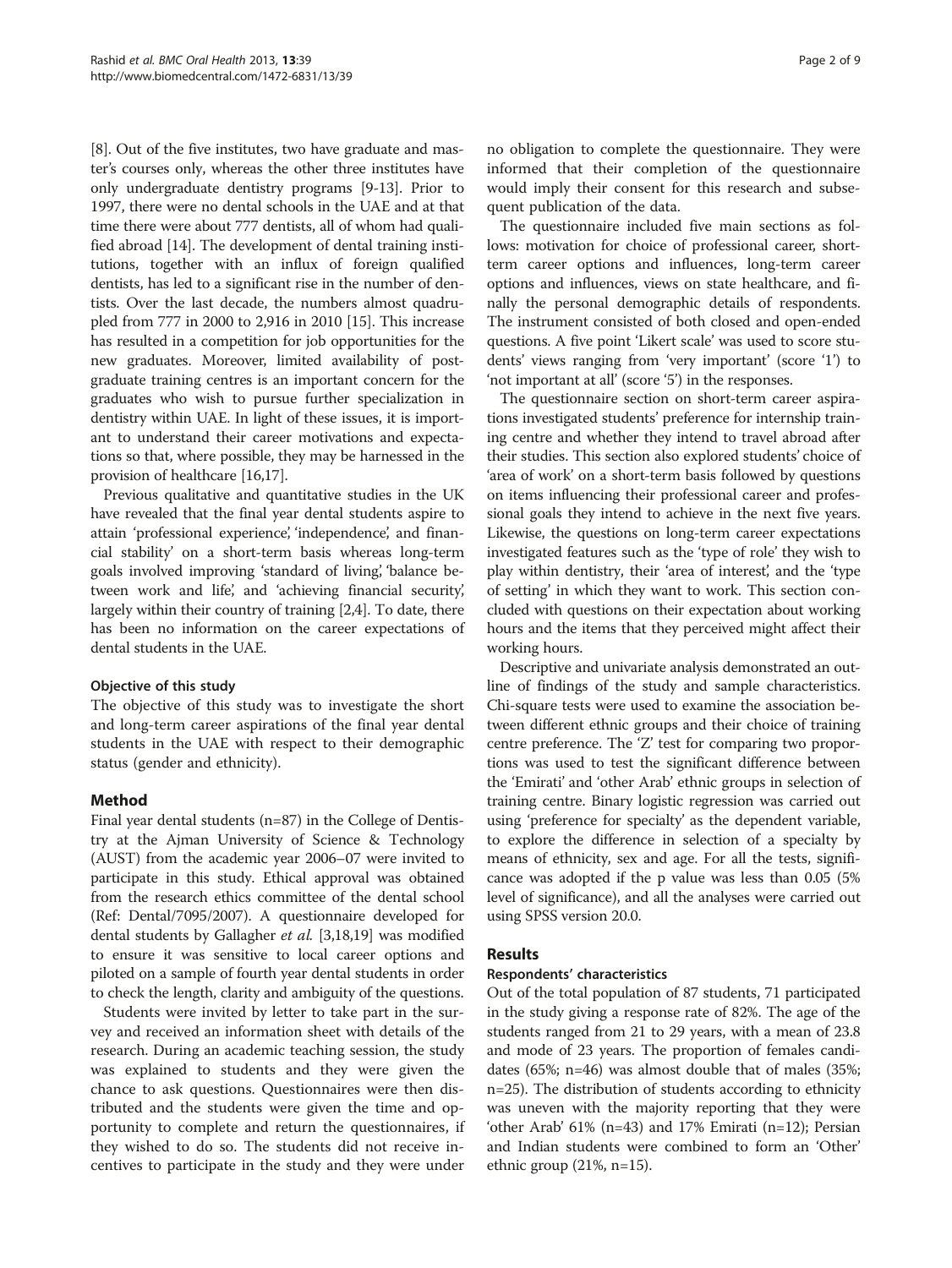# Short-term career aspirations Following graduation

The highest level of interest was to work in government training centres (41%; n=29), followed by Ajman University's dental training centre (27%; n=19). This compared with 24% (n=17) who indicated a desire to undertake their internship training outside of UAE. The vast majority of Emirati (83%) students selected the government training centre against 33% of 'other Arab' students  $(Z=3.1, p=0.002)$  (Figure 1). The students were asked to justify their selection of training centre and among those who selected government training centres, 58% (n=17) stated that it provided 'professional experience' and 25% (n=7) gave 'salaried training' as the main reason for their selection. The majority of Persian students favoured taking their internship training outside of UAE (63.6%; n=7), because it involved the chance to 'return back to home'.

# Choice of work place

Students were asked about the items they perceived would influence their choice of work place in the shortterm. 'Job availability' (92%; n=65) and 'career opportunities' (90%; n=64) emerged as the most important items influencing students' decisions regarding their choice of workplace. Items such as 'proximity to friends' (37%; n=26), and working in a 'rural area' (24%; n=17), were the least important items.

# Items influencing professional career in the short term

The majority considered 'financial stability' as the most important influence in decision making about their career in the short term (80%; n=57), particularly males (92%; n=23) (Figure [2\)](#page-3-0). 'Gaining professional experience', was the second most important influence for students (76%; n=54), particularly amongst females (80%; n=37). Neither difference was statistically significant.

# Long-term career aspirations

## Type of role and setting in dentistry

Participants were asked about the type of roles and setting in which they anticipated working in dentistry. The vast majority reported that they intended to specialise (92%, n=65). Orthodontics was the most favoured option followed by Oral and Maxillofacial Surgery (Figure [3](#page-3-0)). Logistic regression analysis revealed that the preference for Orthodontics and Oral and Maxillofacial Surgery (combined together) was significantly less for 'Other' (Persian/Indians) ethnic group as compared to 'Emirati' the reference group (Table [1\)](#page-4-0); however, the preference for these specialities did not differ significantly between male and female students. Similarly, no significant difference was observed by age (p>0.05).

This table reports the odds ratio, by ethnicity, for students' preference for specialty in dentistry. The ethnic group of 'Emirati' is selected as a reference point.

# Work pattern

The survey explored the views of the students regarding their plans to work on a full-time or part-time basis in dentistry. Seventy-two per cent of students (n=51) planned to work full-time against 20% (n=14) part-time. Although males were more likely than females to report working full-time (84% cf 65%), this difference was not



training centres based 'out of UAE'.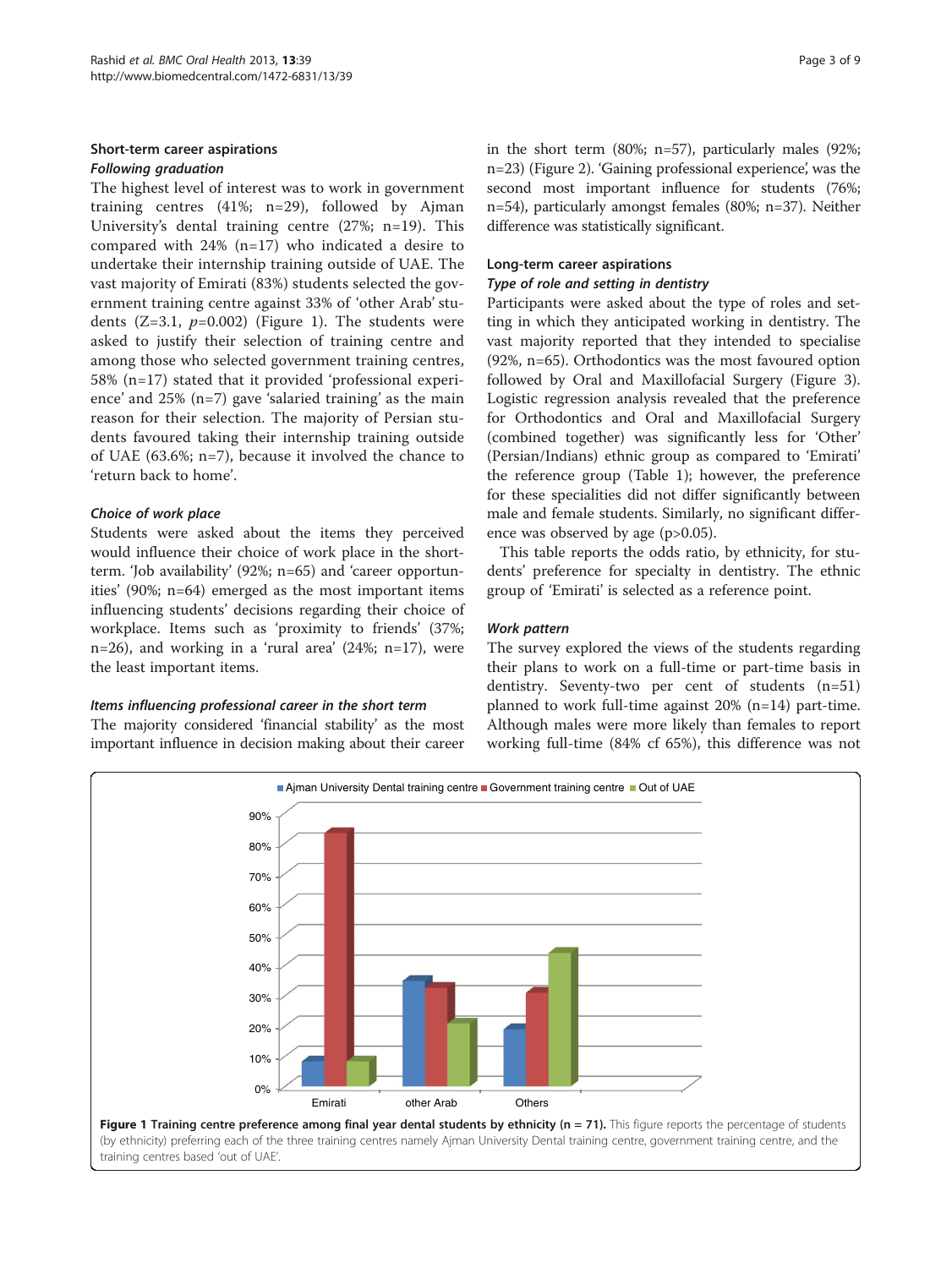<span id="page-3-0"></span>

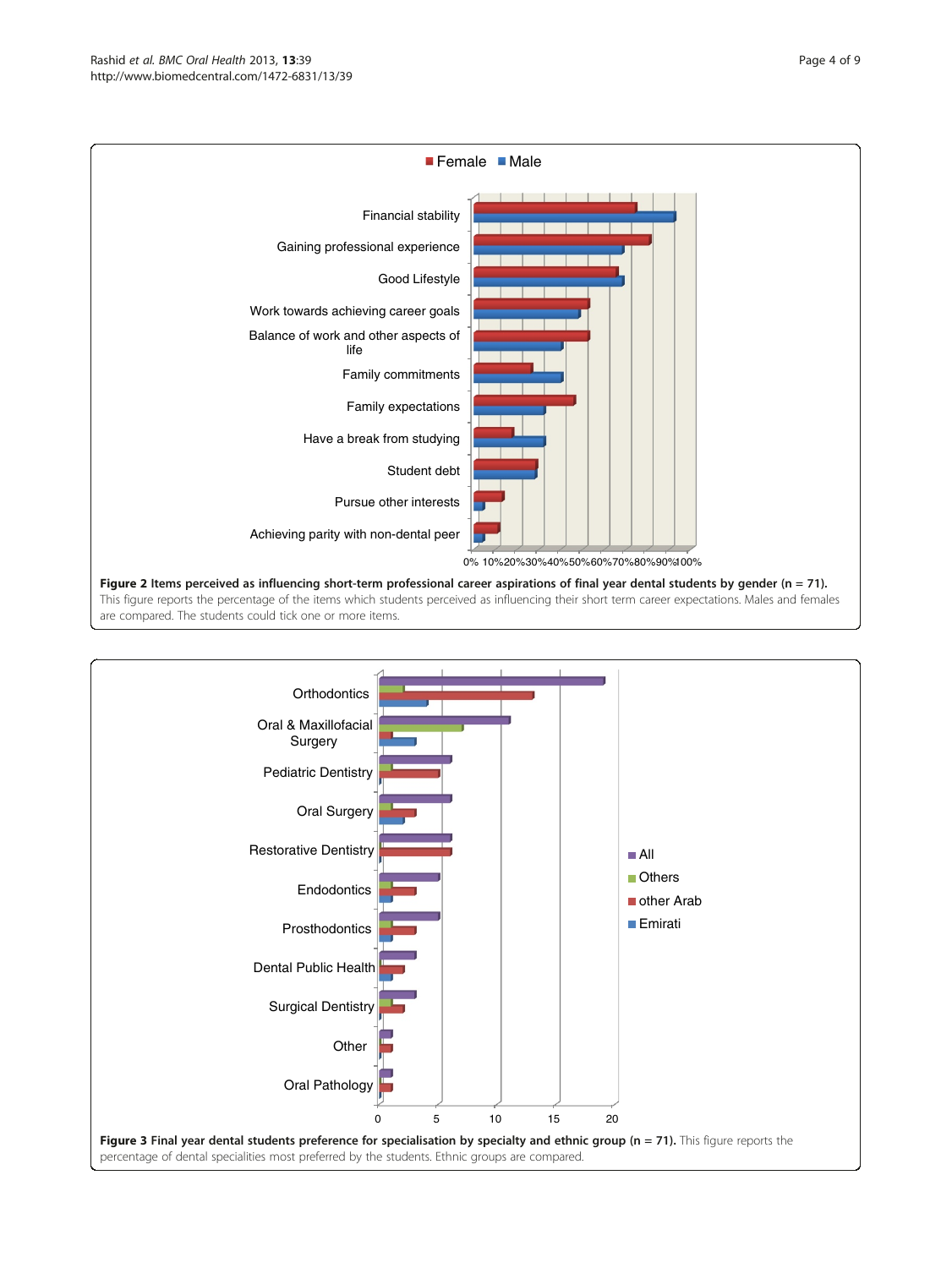<span id="page-4-0"></span>Table 1 Results of logistic regression analysis in finding the predictors of students' preference for the specialties of orthodontics and oral and maxillofacial surgery (n=71)

| <b>Predictors</b> | Odds<br>Ratio<br>(OR) | 95% C.L for OR |           | P value |
|-------------------|-----------------------|----------------|-----------|---------|
|                   |                       | Lower C.L      | Upper C.L |         |
| Sex               | 0.513                 | 0.164          | 1.603     | 0.25    |
| Age               | 0.793                 | 0.556          | 1.133     | 0.20    |
| *Ethnicity        |                       |                |           | 0.08    |
| Other Arab        | 0.710                 | 0.138          | 3.642     | 0.68    |
| <b>Others</b>     | 0.260                 | 0.068          | 0.989     | 0.04    |

Note: \* The ethnic group of 'Emirati' is selected as a reference point.

significant. The top items which emerged as an influence for their working pattern were 'financial stability' (89%; n=63),'balance of work and life' (86%; n=61), and 'professional development' (84%; n=60) (Figure 4). 'Childcare commitments', was significantly more likely to be perceived as an issue by females (83%; n=38) compared with males (60%; n=15) (p=0.03).

#### Items influencing professional career in the long term

All the students were asked to rate the factors that they believed would influence their future professional career. After combining 'agree' and 'strongly agree' influences, the vast majority of students concurred that both 'income and financial security' (97%; n=69) and 'standard of living' (97%; n=69) were the most important influences (Figure [5\)](#page-5-0).

#### **Discussion**

The findings of this paper provide insight into the career aspirations of senior dental students from one dental school, prior to their emerging into the dental profession. Three-quarters of the students wished to work in the UAE in the short-term, particularly in government training centres and the Ajman University's Dental Training Centre; however, some ethnic groups wished to return home for their first position. Short-term goals were focused on 'financial stability' and 'gaining professional experience' which emerged as the most important influences. Long-term career goals and aspirations were very strongly orientated towards specialisation, particularly amongst Emiratis. The majority perceived that they would have a full-time commitment to dentistry. Student responses suggest that their future career plans are being influenced by financial, personal, and professional goals.

This study is part of a research programme to build greater understanding of the global dental workforce. The motivation of dental students in the UAE for selecting dentistry as a profession has already been reported [[20](#page-7-0)].

#### Short-term career aspirations

The main short-term goal for this cohort of students was to achieve 'financial stability'. This may be explained by the fact that the College of Dentistry at Ajman University of Science & Technology is a private dental school, where majority of students are responsible for meeting their own fees. The students and their families, therefore carry a significant financial burden.

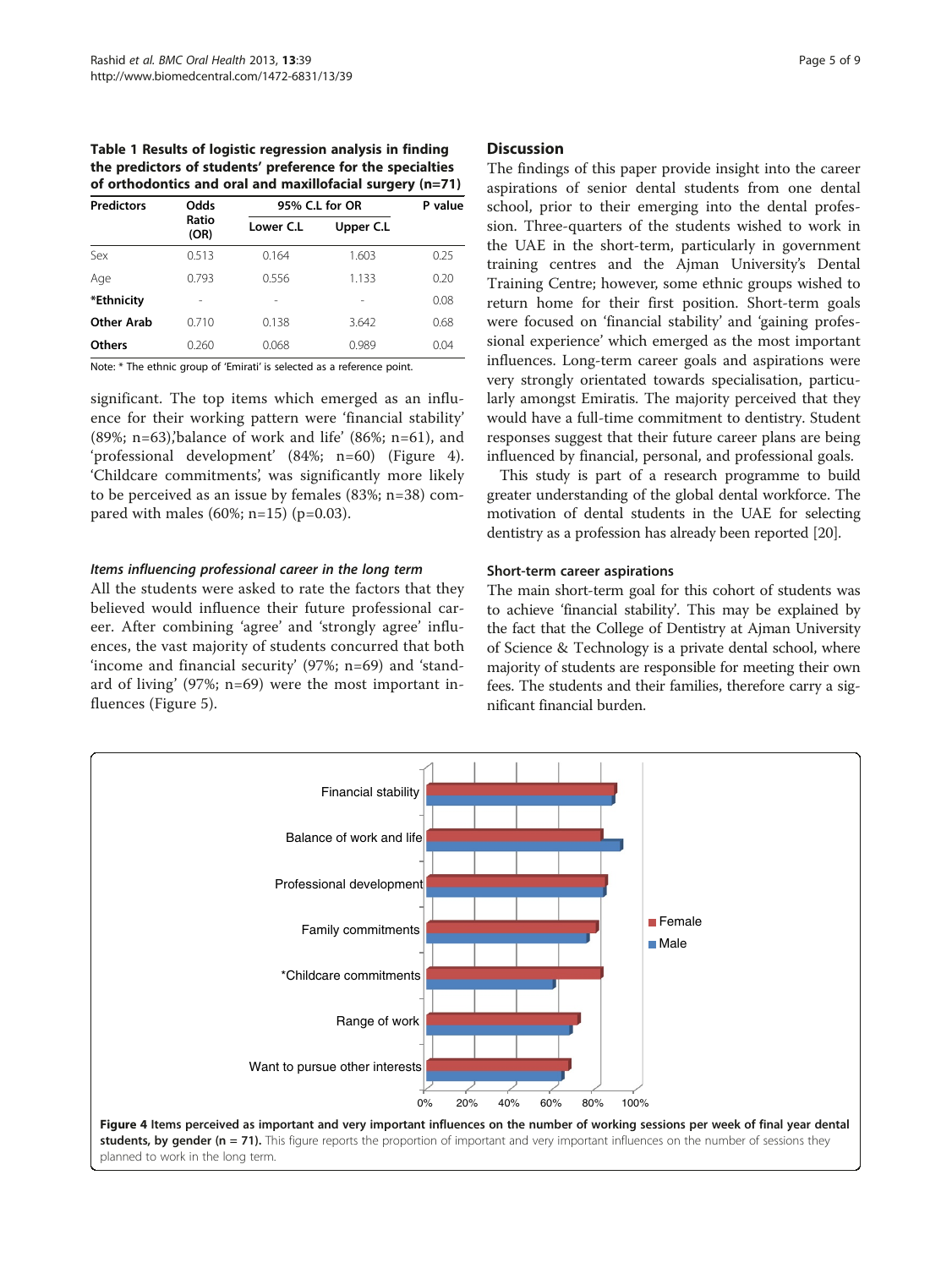<span id="page-5-0"></span>

Furthermore, in the UAE a dental graduate has two options for post-qualification training: first, through government health institutes and second, through authorized private centres. Dental graduates have to pay for further training in the private centres, which is an additional financial burden. Thus, it is not surprising that these students aspire to achieve 'financial stability'. Similar aspirations were found by Gallagher et al. [\[2](#page-7-0)] in the UK where dental education has historically been largely state funded. It is in line with sociologists' analysis of professions which set out to achieve financial status as a key outcome of achieving professional status [[21\]](#page-7-0).

The second most important factor influencing the students' short-term career expectations was 'gaining professional experience'. More than half of the students who expressed their desire to train in government centres justified their selection relating to gaining professional experience. It is important for each of the new graduates to increase their skills and dexterity, assess their potential specialist interest and develop their independence after graduation; however, this is a potential concern for most new professionals and this need to gain professional experience was also reflected in the UK study [[2\]](#page-7-0). These practical and professional challenges appear combined to influence new graduates to achieve financial stability through paid salaried employment where they gain professional experience in a training environment. It is important for countries that support dental education to establish enough training centres to offer new graduates professional training. Where there are insufficient places for graduates, then it may be increasingly incumbent on training institutions to think more widely about opportunities globally in areas where there is a paucity of dentists to meet the needs of the population.

#### Long-term career aspirations

The findings suggest that the students in this cohort were clear about their long-term goals. The majority anticipated pursuing the role of a specialist in dentistry with no significant difference by ethnicity or gender overall. Whilst there was a clear preference towards achieving postgraduate qualification, the number of postgraduate programs available in the UAE is limited in both the volume and range of specialities. Of the specialities listed, Orthodontics emerged as the most favoured option followed by Oral and Maxillofacial Surgery. The preference for these two specialties was significantly higher in the 'Emirati' ethnic group when compared with 'Others'; however, given that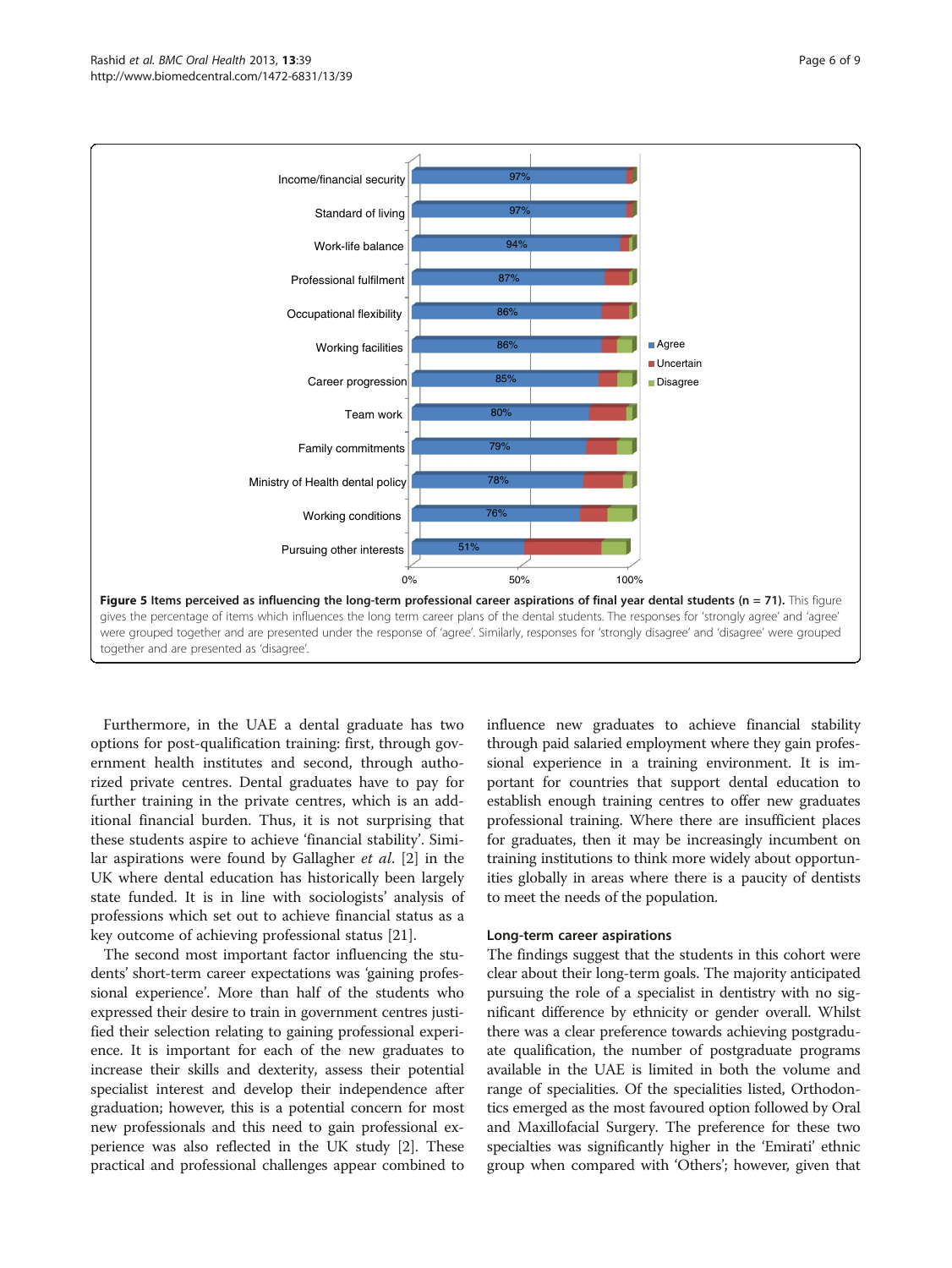the findings were based on only one cohort in one dental school in the UAE, they should be treated with caution. Globally, these two specialties are the most common in relation to dentistry [\[22\]](#page-7-0), and both are associated with higher income [\[23\]](#page-7-0). Thus, they provide status and financial benefits which may enhance their attractiveness to students; however, decisions about the level of specialist services should depend on the needs and demands of a population [\[24\]](#page-7-0), and graduates may need to study abroad to pursue their chosen specialty. A desire to develop extended skills or train as a specialist is not uncommon in contemporary cohorts of students; Gallagher et al. [[4](#page-7-0)], reported that over 50% of final year students wished to extend their skills to train as a 'dentist with special interest' or a 'specialist'. Similarly, the studies by Khami et al. [[25](#page-7-0)] and Dastjerdi et al. [\[26\]](#page-7-0), demonstrated the high preference for postgraduate qualifications among Iranian dental students; however, even in high income countries with a large established dental profession, only 10-20% of the profession may be specialists [[22\]](#page-7-0). Thus, the findings in the limited literature available, suggest that there may be a high desire amongst present cohorts of students to specialise in dentistry; however, it is increasingly recognised that with global mobility of the dental profession, opportunities to practice as a specialist need not be limited by the needs of the country where educated and trained.

In relation to working patterns, the majority of students reported that they intend to work full-time, which concurs with the findings from the studies of dental schools in the UK [\[4,27,28](#page-7-0)]; however, interestingly there was no significant difference between male and female students with regards to working hours which contrasts to UK studies [[4,27](#page-7-0)-[30](#page-7-0)], albeit there was a trend in the same direction. Previous research in the UK has highlighted differences in proposed contributions to the workforce by gender as females perceive that they will bear the responsibility of family and childcare [\[4,27,31,32\]](#page-7-0). It important to note that females reported similar influences on their long-term careers as males, except for 'childcare commitments' which they were significantly more likely to perceive as important in parallel with their UK counterparts. Given that females are in the majority amongst this student group, their overall contribution to the workforce is important to monitor.

The top three influences affecting the students' professional career choices were involving, or relating to, good quality of life followed by work related goals. The influence of 'income and financial security' and 'gaining professional experience' resonates with students' aspirations for short-term career goals. Along with financial security, the students' intention to have a good standard of living is again associated with the financial capability of an individual. These findings are similar to those reported by Gallagher *et al.* in the UK where 'standard of living' and 'high income' and 'financial security' are important influences on the career choice of the dental students and newly qualified dentists [[4,18](#page-7-0)].

#### Strengths and limitations of the study

This is the first study exploring the views of the final year dental students in the UAE, and the second in a series of papers examining the views of final year dental students' in the dental school of Ajman University [\[20\]](#page-7-0). The study contributes to the literature on final year dental students' short and long-term career aspirations to select dentistry as a profession as there are limited published studies for this cohort [\[2,4,33](#page-7-0)], compared with pre-dental or dental students in other years of their study [[17,27,28,34](#page-7-0)-[41](#page-7-0)]. This research incorporated the views of the dental students from just one dental school in the UAE and hence, care should be taken for relating these findings to the overall UAE population; however, they do raise certain issues for debate and future research.

#### Implications and recommendations for future

The study highlights the career aspirations of the dental students and it is important to consider whether these aspirations would affect the provision of oral health care in future. Professional groups are 'dynamic', negotiating their status with the state, health systems, and the population whilst influenced by the wider context [[42](#page-8-0)]. These findings highlight the importance of government, academia, and the professional collaborating to ensure that new graduates gain an appropriate induction to the practice of dentistry, whilst also providing for the needs of the population. Ministries of Health have the challenge of creating an adequate healthcare system but also harnessing the skills and expertise of its brightest and best graduates, to retain their services where appropriate and ensure that they can have a sufficiently fulfilling professional career. This can be achieved by examining the oral health needs of the population, career profiles and expectation of dental professionals and taking a public health approach to workforce planning [[43](#page-8-0)]. These findings should be used to inform future workforce needs and particularly for specialist training; however, with global mobility there has to be an acknowledgment that no country is training the dentist workforce for their own country alone. Professional mobility is a fact of life, and thereforeplanning needs to be more sophisticated to take account of workforce that flows into and out of countries [\[44\]](#page-8-0).

# Conclusion

The career aspirations and future plans of the senior dental students in this dental school revolved around achieving financial, personal and professional goals; however, there may be a tension between professional training opportunities, population health needs and career aspirations. These findings have implications for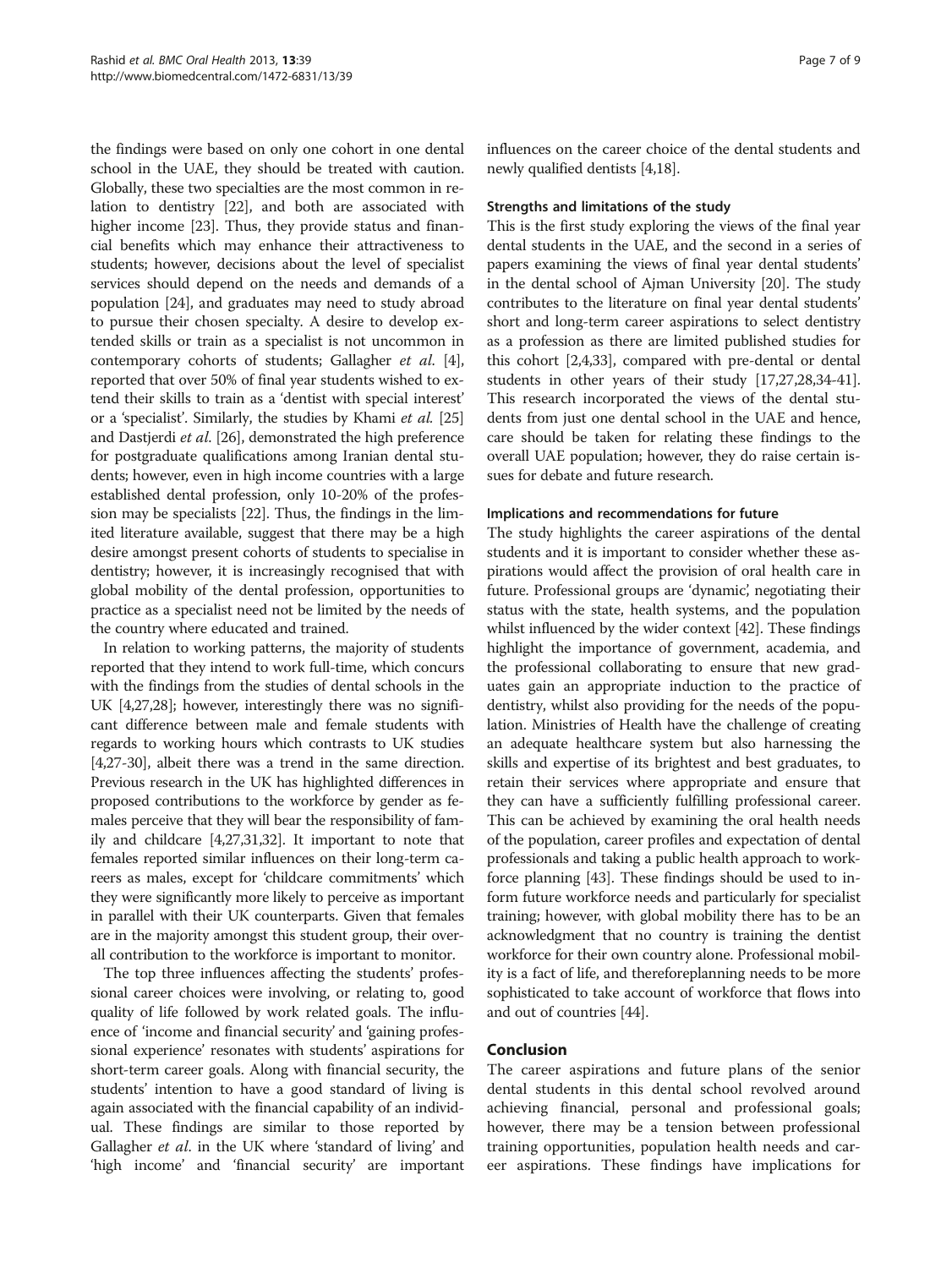<span id="page-7-0"></span>future that should be considered by the health policy makers in the UAE to harness the potential of this new dental workforce for provision of dental care.

#### Competing interests

Dr S Abufanas is the Dean of the dental school in which the study was conducted and Dr H Rashid has contributed to student teaching in the school.

#### Authors' contributions

JG and HR designed the study supported by SA. HR conducted the study facilitated by SA. SG assisted JG with drafting the paper. All authors read and approved the final manuscript.

#### Acknowledgements

The authors wish to acknowledge the contribution of Manoharan Andiappan, Biostatistician at King's College London Dental Institute, who assisted with this paper and all the dental students who participated in the study.

#### Author details

<sup>1</sup>Al Dhaid Hospital, Ministry of Health, Sharjah, United Arab Emirates. <sup>2</sup>King's College London Dental Institute at Guy's, King's College and St Thomas's Hospitals Dental Public Health, London, UK. <sup>3</sup>College of Dentistry, Ajman University of Science and Technology, Ajman, United Arab Emirates.

#### Received: 14 February 2013 Accepted: 22 July 2013 Published: 13 August 2013

#### References

- Dussault G, Dubois CA: Human resources for health policies: a critical component in health policies. Hum Resour Health 2003, 1(1):1.
- Gallagher JE, Clarke W, Wilson NH: The emerging dental workforce: short-term expectations of, and influences on dental students graduating from a London dental school in 2005. Prim Dent Care 2008, 15(3):93–101.
- 3. Gallagher JE, Patel R, Donaldson N, Wilson NH: The emerging dental workforce: why dentistry? A quantitative study of final year dental students' views on their professional career. BMC Oral Health 2007, 7:7.
- Gallagher JE, Patel R, Wilson NH: The emerging dental workforce: long-term career expectations and influences. A quantitative study of final year dental students' views on their long-term career from one London Dental School. BMC Oral Health 2009, 9:35.
- 5. THE WORLD FACTBOOK: [https://www.cia.gov/library/publications/the-world](https://www.cia.gov/library/publications/the-world-factbook/geos/ae.html)[factbook/geos/ae.html](https://www.cia.gov/library/publications/the-world-factbook/geos/ae.html) [Accessed on 15 July 2012].
- 6. Historical Background. Available from: [http://dentistry.ajman.ac.ae/en/](http://dentistry.ajman.ac.ae/en/historical-background.html) [historical-background.html](http://dentistry.ajman.ac.ae/en/historical-background.html) [Accessed on 26 Sept 2012].
- 7. Study Plan. Available from: [http://dentistry.ajman.ac.ae/upload/files/](http://dentistry.ajman.ac.ae/upload/files/dds_study_plan_%28199_ch2011-2012.pdf) [dds\\_study\\_plan\\_%28199\\_ch2011-2012.pdf](http://dentistry.ajman.ac.ae/upload/files/dds_study_plan_%28199_ch2011-2012.pdf) [Accessed on 20 April 2013].
- 8. Commission of Academic Accreditation: Active programs. Available from: <http://www.caa.ae/caaweb/DesktopModules/InstPrograms.aspx> [Accessed on 17 August 2012].
- 9. Academics. Available from:<http://www.dubaipostgraduate.com/academics> [Accessed on 08 May 2013].
- 10. Programmes. Available from: [http://www.dsdm.ac.ae/the-institute/](http://www.dsdm.ac.ae/the-institute/programmes/) [programmes/](http://www.dsdm.ac.ae/the-institute/programmes/) [Accessed on 08 May 2013].
- 11. RAK College of Dental Sciences Course curriculum: Available from: [http://](http://www.rakcods.com/) [www.rakcods.com/](http://www.rakcods.com/) [Accessed on 08 May 2013].
- 12. Gulf Medical University: College of Dentistry. Available from: [http://www.](http://www.gmu.ac.ae/cd/) [gmu.ac.ae/cd/](http://www.gmu.ac.ae/cd/) [Accessed on 08 May 2013].
- 13. University of Sharjah: College of Dentistry. Available from: [http://www.sharjah.](http://www.sharjah.ac.ae/en/academics/colleges/dentistry/prog/BDS/Pages/default.aspx) [ac.ae/en/academics/colleges/dentistry/prog/BDS/Pages/default.aspx](http://www.sharjah.ac.ae/en/academics/colleges/dentistry/prog/BDS/Pages/default.aspx) [Accessed on 08 May 2013].
- 14. WHO Eastern Mediterranean Regional Health System Observatory: United Arab Emirates Health system organization. Available from: [http://gis.emro.](http://gis.emro.who.int/HealthSystemObservatory/Main/Forms/CountryInfo.aspx?Country=United%20Arab%20Emirates) [who.int/HealthSystemObservatory/Main/Forms/CountryInfo.aspx?](http://gis.emro.who.int/HealthSystemObservatory/Main/Forms/CountryInfo.aspx?Country=United%20Arab%20Emirates) [Country=United%20Arab%20Emirates](http://gis.emro.who.int/HealthSystemObservatory/Main/Forms/CountryInfo.aspx?Country=United%20Arab%20Emirates) [ Accessed on 15 July 2012].
- 15. National Bureau of Statistics: Health 2010. UAE. Available from: [http://www.](http://www.uaestatistics.gov.ae/ReportDetailsEnglish/tabid/121/Default.aspx?ItemId=2062&PTID=104&MenuId=1) [uaestatistics.gov.ae/ReportDetailsEnglish/tabid/121/Default.aspx?](http://www.uaestatistics.gov.ae/ReportDetailsEnglish/tabid/121/Default.aspx?ItemId=2062&PTID=104&MenuId=1) [ItemId=2062&PTID=104&MenuId=1](http://www.uaestatistics.gov.ae/ReportDetailsEnglish/tabid/121/Default.aspx?ItemId=2062&PTID=104&MenuId=1) [Accessed on 15 July 2012].
- 16. Abbott BJ, Wege WR, Volkmann KR, Forde EB: Dental student recruitment. J Dent Educ 1984, 48(12):645–648.
- 17. Scarbecz M, Ross JA: Gender differences in first-year dental students' motivation to attend dental school. J Dent Educ 2002, 66(8):952-961.
- 18. Gallagher J, Clarke W, Eaton K, Wilson N: Dentistry a professional contained career in healthcare. A qualitative study of Vocational Dental Practitioners' professional expectations. BMC Oral Health 2007, 7(1):1-11.
- 19. Gallagher J, Clarke W, Wilson N: Understanding the motivation: a qualitative study of dental students' choice of professional career. Eur J Dent Educ 2008, 12(2):89–98.
- 20. Hazim HR, Manoharan A, Abufanas S, Gallagher J: Motivation for a career in dentistry: the views of dental students' in the United Arab Emirates. Int Dent J 2013. In press.
- 21. Macdonald KM: The sociology of the professions. London and Thousand Oaks, Calif: Sage; 1995.
- 22. Gallagher J: Dental Professionals. In International encyclopedia of public health, Volume 2. San Diego: Academic; 2008.
- 23. Cordes DW, Doherty N, Lopez R: Assessing the economic return of specializing in orthodontics or oral and maxillofacial surgery. Journal of the American Dental Association 2001, 132(12):1679–1684.
- 24. Gallagher JE, Fiske J: Special care dentistry: a professional challenge. Br Dent J 2007, 202(10):619-629.
- 25. Khami MR, Murtomaa H, Jafarian M, Vehkalahti MM, Virtanen JI: Study motives and career choices of Iranian dental students. Med Princ Pract 2008, 17(3):221–226.
- 26. Vahid Dastjerdi M, Mahdian M, Vahid Dastjerdi E, Namdari M: Study motives and career choices of Iranian medical and dental students. Acta Med Iran 2012, 50(6):417–424.
- 27. Stewart FM, Drummond JR, Carson L, Hoad Reddick G: A survey of dental school applicants' career intentions and the balance with family life. Br Dent J 2005, 198(11):713–717. discussion 697; quiz 720.
- 28. Stewart FM, Drummond JR, Carson L, Theaker ED: Senior dental students' career intentions, work-life balance and retirement plans. Br Dent J 2007, 203(5):257–263.
- 29. Davies L, Thomas DR, Sandham SJ, Treasure ET, Chestnutt IG: Factors influencing the career aspirations and preferred modes of working in recent dental graduates in Wales. Prim Dent Care 2008, 15(4):157–163.
- 30. Murray JJ: Better opportunities for women dentists: a review of the contribution of women dentists to the workforce. Br Dent J 2002, 192(4):191–196.
- 31. Baldwin PJ, Dodd M, Rennie JS: Careers and patterns of work of Scottish dental graduates: 1991 and 1994. Br Dent J 1998, 185(5):238-243.
- 32. Matthews RW, Scully C: Working patterns of male and female dentists in the UK. Br Dent J 1994, 176(12):463-466.
- 33. Karibe H, Kawakami T, Suzuki A, Warita S, Ogata K, Aoyagi K, Agholme MB, Dahllof G: Career choice and attitudes towards dental education amongst dental students in Japan and Sweden. Eur J Dent Educ 2009, 13(2):80-86.
- 34. Bernabe E, Icaza JL, Delgado-Angulo EK: Reasons for choosing dentistry as a career: a study involving male and female first-year students in Peru. Eur J Dent Educ 2006, 10(4):236–241.
- 35. Crossley ML, Mubarik A: A comparative investigation of dental and medical student's motivation towards career choice. Br Dent J 2002, 193(8):471–473.
- 36. Hallissey J, Hannigan A, Ray N: Reasons for choosing dentistry as a career–a survey of dental students attending a dental school in Ireland during 1998–99. Eur J Dent Educ 2000, 4(2):77–81.
- Vigild M, Schwarz E: Characteristics and study motivation of Danish dental students in a longitudinal perspective. Eur J Dent Educ 2001, 5(3):127–133.
- 38. Maatouk F, El-May W, Ghedira H, Fathallah N: Profile of first year dental students in Tunisia. East Mediterr Health J 2001, 7(1-2):52-59.
- 39. Marino RJ, Morgan MV, Winning T, Thomson WM, Marshall RI, Gotjamanos T, Evans W: Sociodemographic backgrounds and career decisions of Australian and New Zealand dental students. J Dent Educ 2006, 70(2):169–178.
- 40. Morris S: What kind of people want to become dentists? General Dental Council Recruitment Working Party survey of first year undergraduate dental students. Br Dent J 1992, 173(4):143–144.
- 41. Orenuga OO, da Costa OO: Characteristics and study motivation of clinical dental students in Nigerian universities. J Dent Educ 2006, 70(9):996–1003.